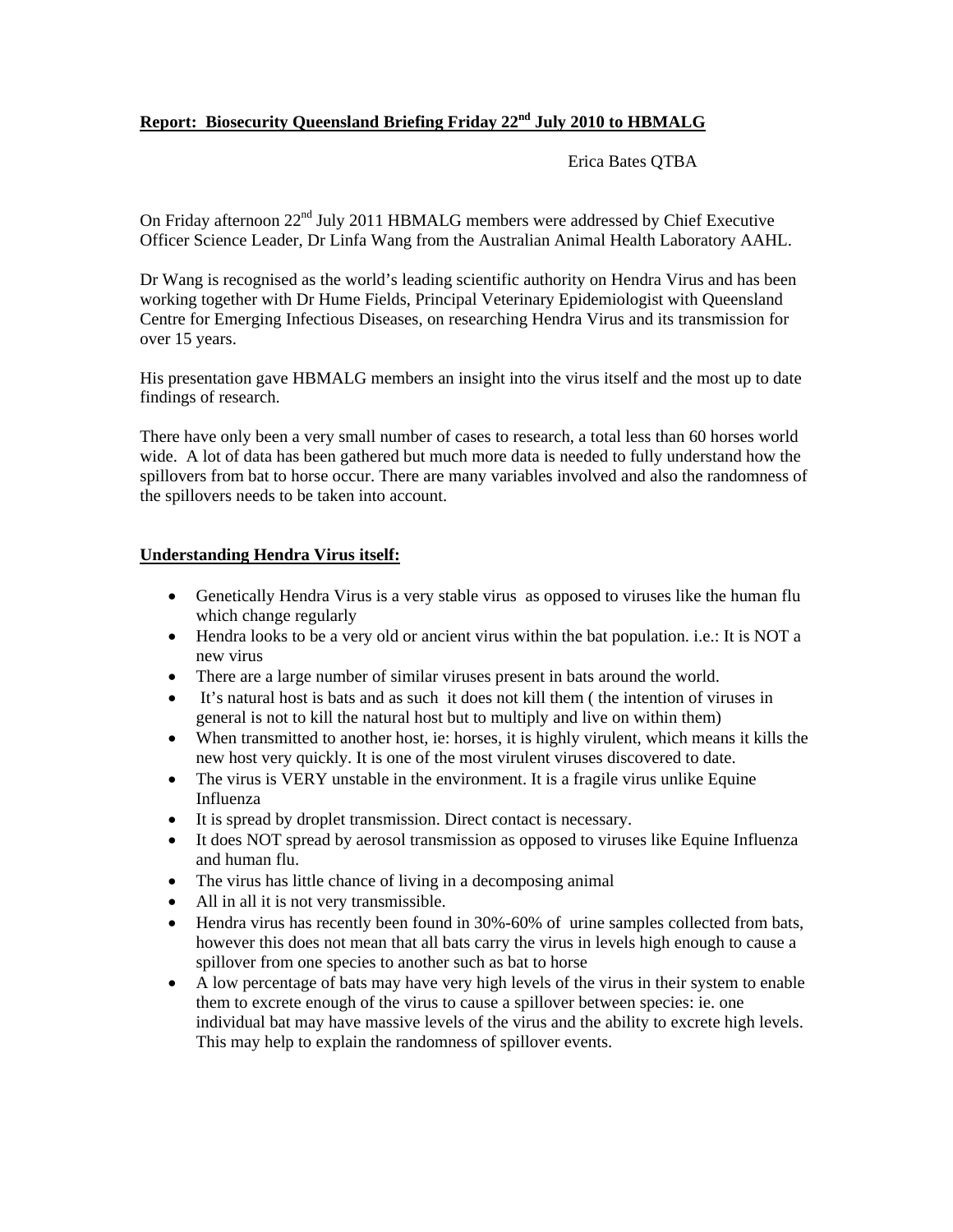### **Focus of current research:**

- The scientists at AAHL are looking for potential biomarkers (a substance used as an indicator of a biological state – such as a hormone) in flying foxes in order to develop strategies to be better able to predict potential Hendra Virus "spikes" that may flag the potential risk of spillover events.
- More study of the dynamics of the bat populations: ie. Are family and colony dynamics changing? What is happening to their habitat? What changing stresses occur in their colonies and season to season? Are numbers growing or are they just more visible to us because they are moving into more settled areas than in the past? And if so, why?
- Distribution of Black Flying Foxes.
- Study of bat urine from individual species of bats to identify levels of virus within each species of bat, ie: is it possible that one species naturally carries higher percentages of Hendra Virus than others? If so, this may explain in part why certain areas have more spillovers due to the specific bat species present.

## **Why now?**

Bearing in mind the fact that this virus has been present in bats for a very long time, perhaps since ancient times, why are we only seeing outbreaks in relatively recent times? (ie. since Hendra Virus was first discovered after the Vic Rail outbreak)

 There are two main changes that have occurred over past decades and centuries that scientists identify as impacting on changes to virus transmissions around the globe:

- 1. **Human activities** in the environment such as:
- Landscaping changes
- Farming changes
- Urbanisation

 Dr Wang used the SARS virus as an example. Just 30 years ago the area where the SARS virus broke out was a fishing village. Now it is an area supporting millions of people. Farming culture has changed and the whole landscape of the environment is now urbanized.

## **2. Advances of Technology**

- Have enabled the virus to be detected
- There is a rapid increase in new technology

 Continual upgrading of technology has enabled discovery of viruses such as SARS. Just 10 years ago the technology did not exist and the virus could not have been isolated and discovered. Technology for research into Hendra Virus is continually advancing.

Developing new technology to enable further research into discovering the facts about transmission between bat / horse and horse / human is ongoing.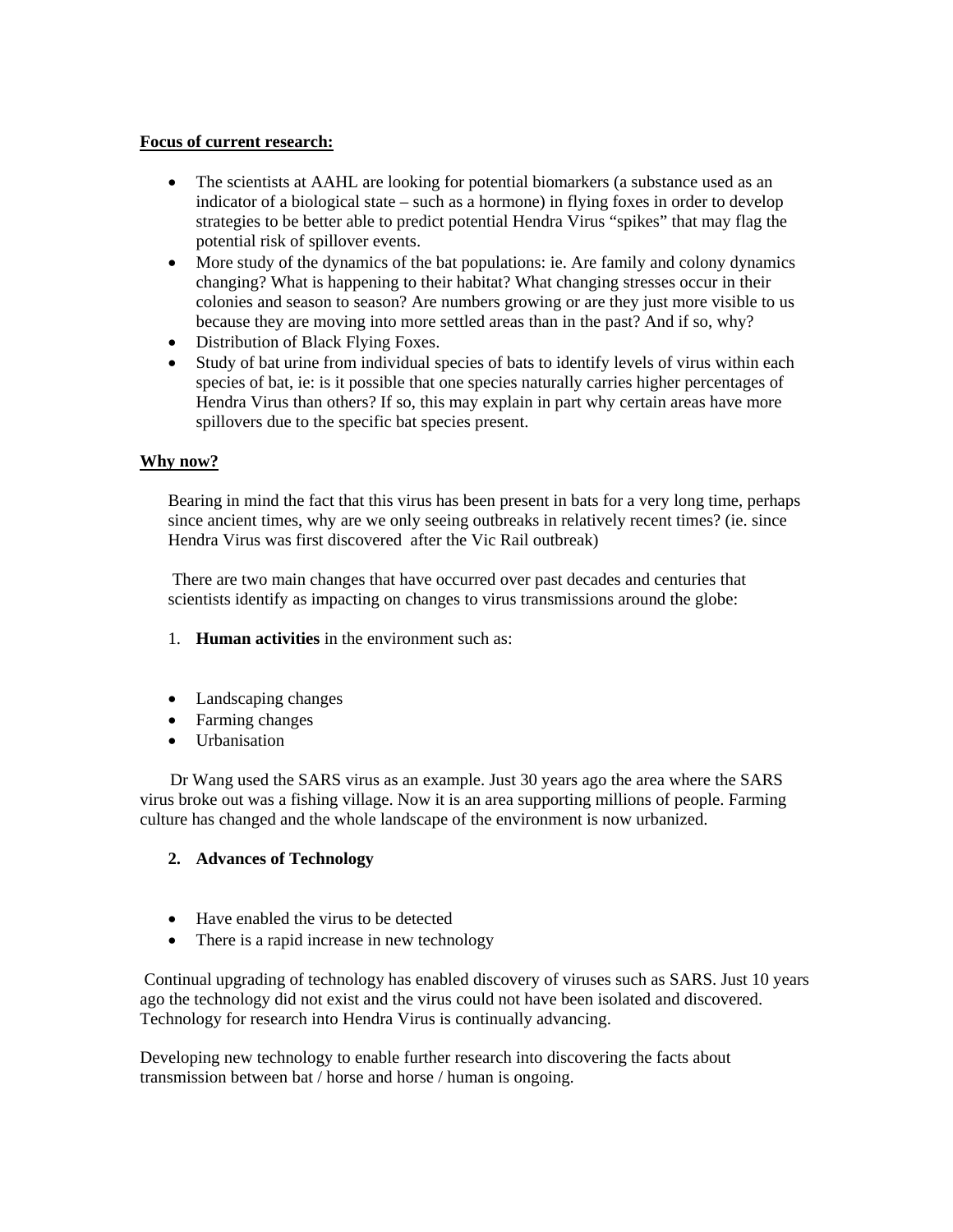### **Where to from here?**

With the limited data available from past outbreaks (less than 60 individual horses and 2 dozen properties worldwide), it is apparent there is no easy fix answer at this stage of research.

An effective vaccine for horses has been developed under laboratory conditions and will be ready for field tests to occur by early 2012. The longevity of the vaccine in the system still needs to be determined which could see commercial availability some months later.

It should also be mentioned that although the vaccine works well and will provide protection from Hendra Virus to vaccinated horses, no vaccine is ever the "be all and end all" of managing a disease.

### **In the meantime what can we do?**

Unfortunately the unpleasant reality we now need to come to grips with is that:

### **"The world has changed forever".**

Hendra Virus and the impacts and issues that arise from it are not just going to go away. It is here and impacting on all horse owners, and we must learn to deal with it as calmly and effectively as possible.

Nobody likes this fact, but as we have seen over the past two months, Hendra Virus outbreaks have been on the rise and are not confined to tropical areas or Queensland any longer.

While we wait for scientific answers as to why this is so, for further research to keep ourselves and our horses safer, and for the vaccine to become available, we can bear in mind that we are fortunate to have the most knowledgeable experts and facilities available worldwide at AAHL.

The experts tell us that given what we already know about the disease, and more importantly what we still need to learn, the best that can be done for the moment is:

- To learn how to forecast potential outbreaks
- To use Risk Management to minimize the chance of exposure between bats and horses on a day to day basis

In the laboratory and in the field the scientific experts are endeavoring to identify factors that may lead to early detection of potential outbreaks to better enable early warnings, and also how to achieve better responses to actual outbreaks.

On our properties we as horse owners can implement good Biosecurity Practices and Risk Management strategies in order to minimise risks to our horses and ourselves.